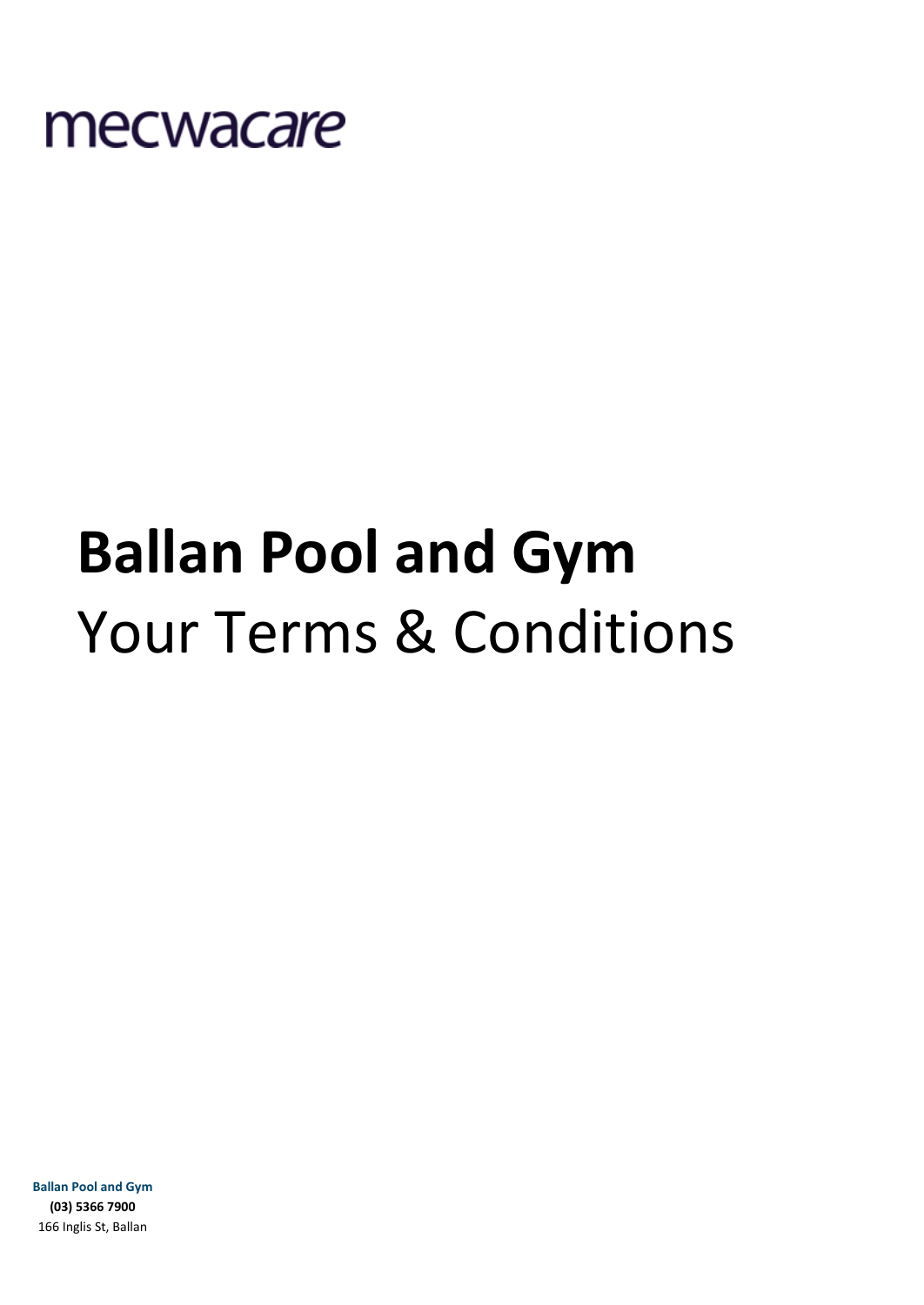# **Table of contents**

| 1.1 |  |  |  |  |  |
|-----|--|--|--|--|--|
| 1.2 |  |  |  |  |  |
| 1.3 |  |  |  |  |  |
| 1.4 |  |  |  |  |  |
| 1.5 |  |  |  |  |  |
| 1.6 |  |  |  |  |  |
|     |  |  |  |  |  |
|     |  |  |  |  |  |
|     |  |  |  |  |  |
|     |  |  |  |  |  |
|     |  |  |  |  |  |
|     |  |  |  |  |  |
|     |  |  |  |  |  |
|     |  |  |  |  |  |
|     |  |  |  |  |  |
|     |  |  |  |  |  |
|     |  |  |  |  |  |
|     |  |  |  |  |  |
|     |  |  |  |  |  |
|     |  |  |  |  |  |
|     |  |  |  |  |  |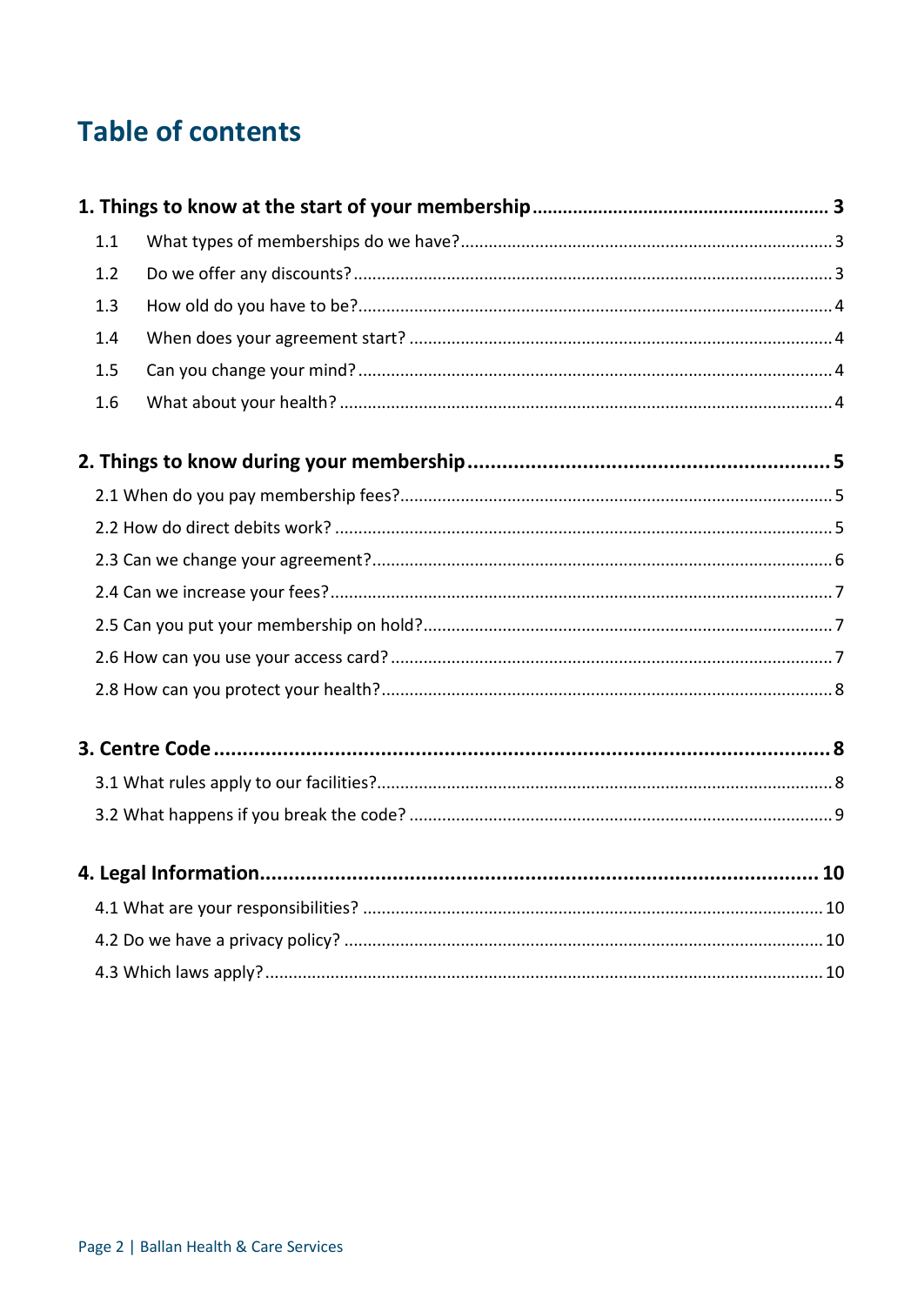# <span id="page-2-0"></span>**1.Things to know at the start of your membership**

<span id="page-2-1"></span>

| 1.1 |  | What types of memberships do we have? |  |
|-----|--|---------------------------------------|--|
|-----|--|---------------------------------------|--|

|                                                 | <b>Access</b> | <b>Minimum Term</b> | <b>Expiry Date</b>        | Payment                                                                                             |
|-------------------------------------------------|---------------|---------------------|---------------------------|-----------------------------------------------------------------------------------------------------|
| 12 Month<br>Membership                          | Gym and Pool  | 12 months           | After the $12th$<br>month | In full upfront                                                                                     |
| <b>Monthly Direct</b><br>Debit<br>Open Ended    | Gym and Pool  | 30 days             | Ongoing                   | Pro rata at sign up,<br>monthly thereafter                                                          |
| Monthly<br>Membership                           | Gym and Pool  | 30 days             | After 30 days             | In full upfront                                                                                     |
| <b>Monthly Family</b><br>Membership             | Gym and Pool  | 30 days             | After 30 days             | In full upfront                                                                                     |
| <b>TAC/ Worksafe</b><br>Quarterly<br>Membership | Gym and Pool  | 30 days             | After 90 days             | In full upfront or letter<br>from agent<br>approving quarterly<br>membership at the<br>correct rate |

# <span id="page-2-2"></span>**1.2 Do we offer any discounts?**

## **Using a concession discount:**

You will receive a discounted membership if you are a:

- full-time student or pensioner;
- seniors cardholder.

If you are a **student,** you must show us proof that you qualify for a concession before your membership anniversary each year. If you no longer satisfy our criteria, we can upgrade you to the standard membership. Seniors and pensioners are also required to produce evidence as requested.

## **Setting up a family membership:**

Family memberships are offered to families who are signing up together. It includes 2 adults and 2 children. Children must be between the ages of 14 to 17.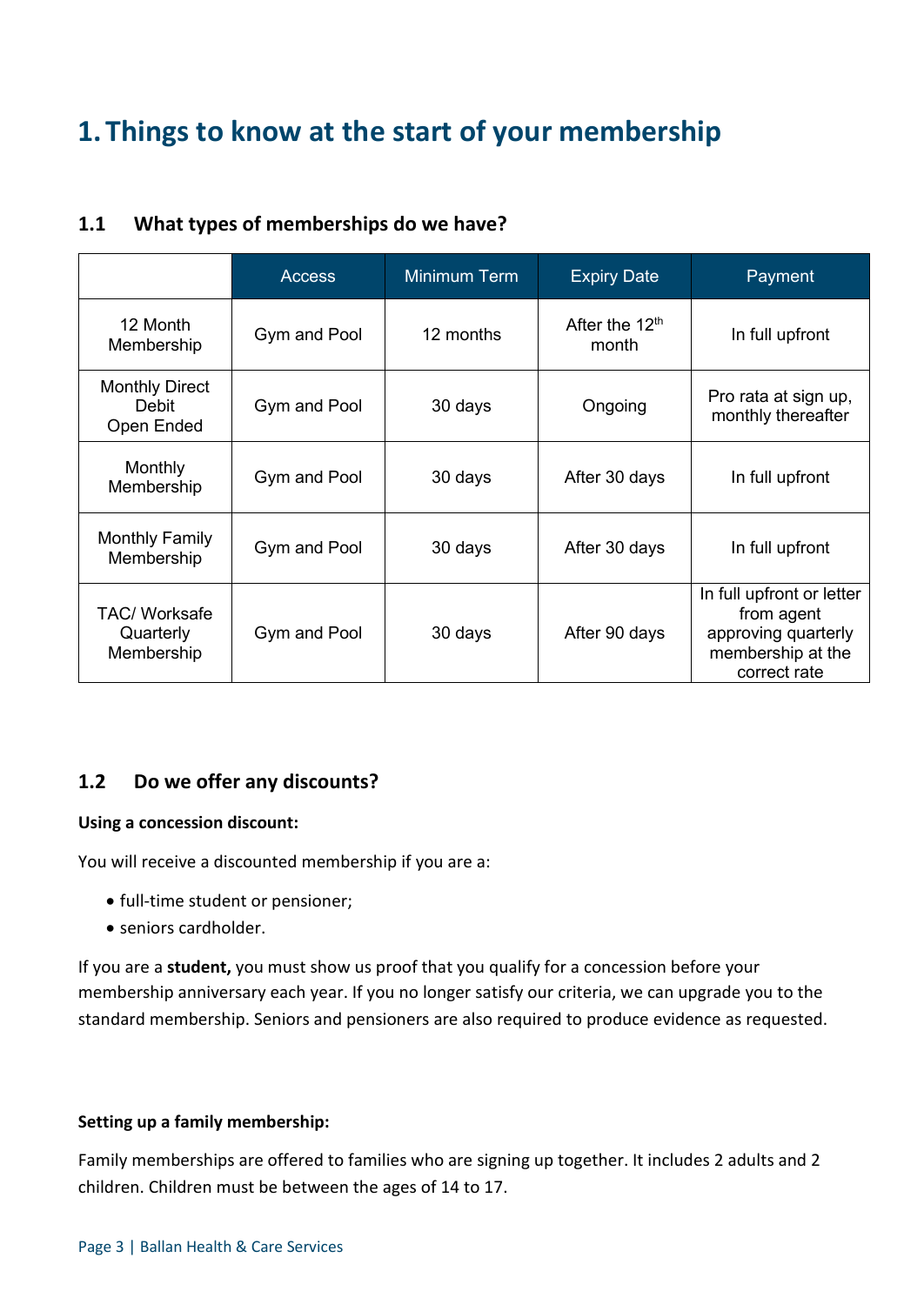# <span id="page-3-0"></span>**1.3 How old do you have to be?**

## **Meeting our minimum age:**

You must be at least 14 years old to become a member.

# **Joining aged 14–15:**

If you are under 16, a parent or guardian must sign your membership agreement and pre-exercise questionnaire. You can then:

- use cardiovascular equipment;
- take part in water-based classes.

You may not do unsupervised resistance training.

# **Joining aged 16–17:**

If you are 16 or 17, a parent or guardian must co-sign your agreement and pre-exercise questionnaire.

You may then do unsupervised resistance training once a qualified staff member has:

- assessed your pre-exercise questionnaire;
- written and supervised an initial resistance training program for you.

# <span id="page-3-1"></span>**1.4 When does your agreement start?**

## **Signing your agreement:**

You have an agreement with us when you have signed it and we have accepted it. If these terms and conditions or your agreement differ from anything you are told at the club or over the phone, these terms and your agreement will apply, unless written confirmation is received from a Ballan Health & Care Services employee.

# **Understanding our rights:**

If we do not enforce our agreement rights at any time, it does not mean we have waived those rights, no matter how long we wait. If there is a miscalculation in your membership agreement, we have 5 days after the agreement is signed to correct it.

# <span id="page-3-2"></span>**1.5 Can you change your mind?**

No refunds are provided on any memberships.

# <span id="page-3-3"></span>**1.6 What about your health?**

## **Promising you are in good health:**

On the day you sign your agreement and each time you use our clubs, you promise us that:

• you are in good physical condition;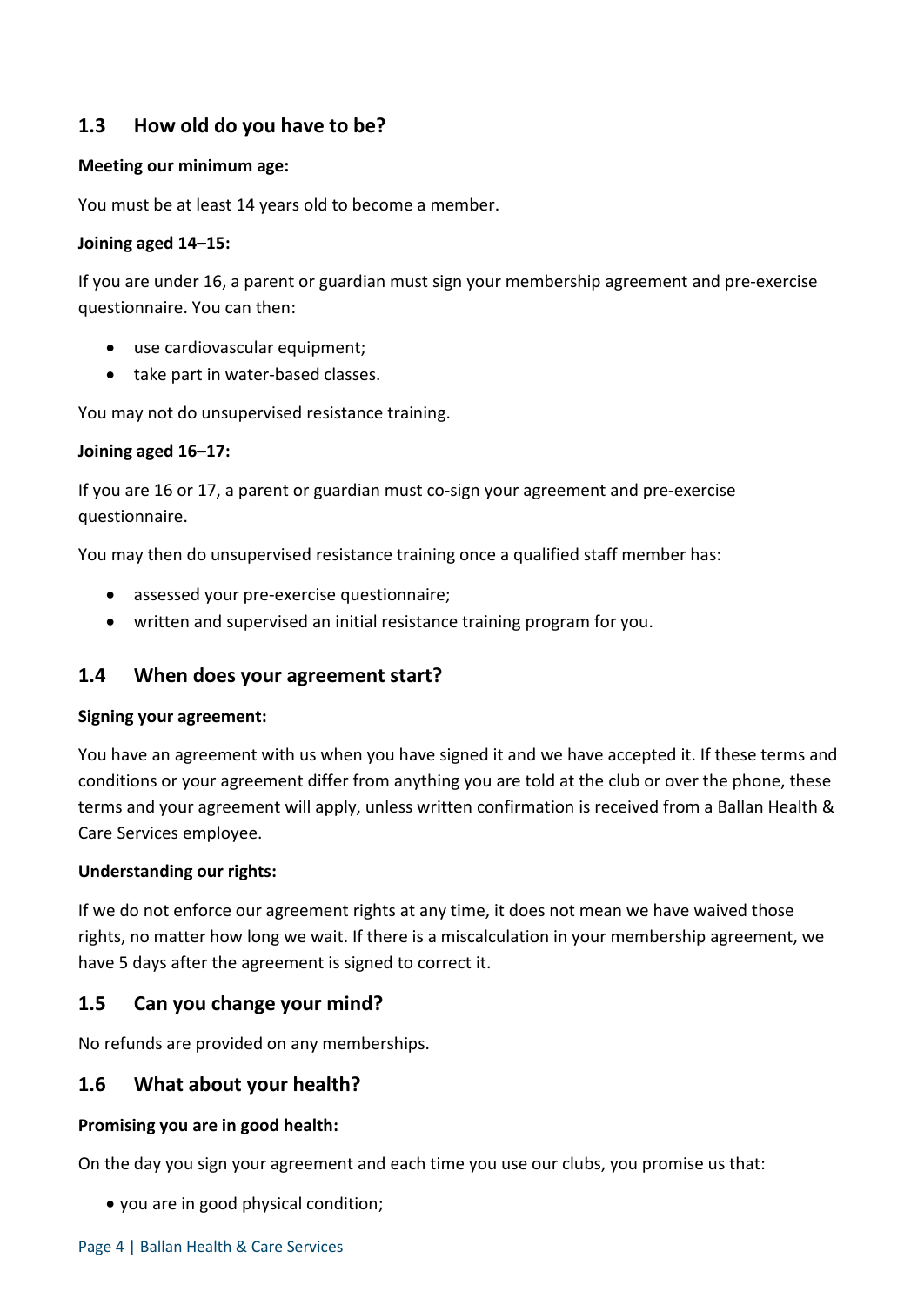• you know of no medical or other reason why you cannot or should not do active or passive exercise.

# **Seeking expert advice:**

Our staff and contractors that work in the Pool and Gym are not medically trained. They are not qualified to assess if you are in good physical condition and can exercise without risking your health, safety or comfort. If you have any doubts, we strongly urge you to seek expert advice from either your GP, Exercise Physiologist or Physiotherapist before starting an exercise program.

# <span id="page-4-0"></span>**2. Things to know during your membership**

# <span id="page-4-1"></span>**2.1 When do you pay membership fees?**

# **Paying for ongoing memberships:**

You pay fees for ongoing memberships in advance each month, by direct debit from a bank account or credit card.

# **Paying upfront:**

You can pay upfront for some memberships. For a pre-paid membership, you need to pay on the day you buy it.

# <span id="page-4-2"></span>**2.2 How do direct debits work?**

## **Paying on the 4th of every month:**

We will debit your monthly membership fees from your nominated account on the 4<sup>th</sup> of every month, as set out in your membership agreement.

Please note that:

- debit dates are preset for all members;
- if one falls on a public holiday, we will debit your account on the next business day;
- debits might take up to 5 days to come out of your account.

## **Meeting your responsibilities:**

You must make sure:

- your account can accept direct debits (your financial institution can confirm this);
- there is enough money in your account on the payment day and the next 5 days;
- you tell us if you are transferring or closing your account, at least 48 hours before your next direct debit;
- you tell us about any changes to your credit card, such as its expiry date or number, at least 48 hours before your next direct debit.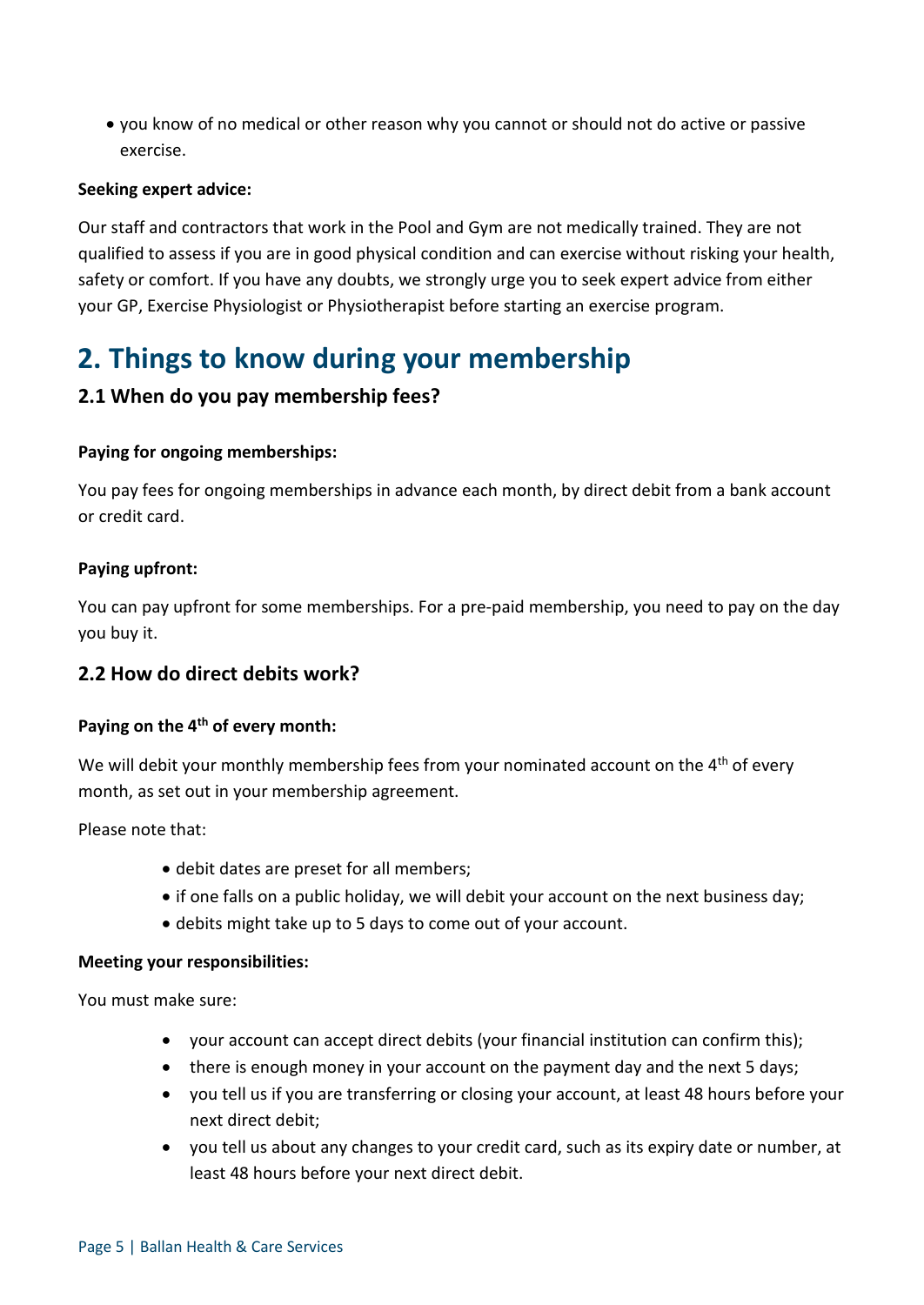Please tell us and your financial institution if you want to change or stop your direct debits.

## **Querying a payment:**

If you query a payment, we will do our best to respond within 7 working days. If you are not happy with our response, you may contact your financial institution. It will handle your query in line with its own policy.

# **What happens if your payment is late or fails?**

If you do not fully pay your fees on the due date, we will suspend your membership access until your payments are up to date and you have given us your account details.

# **Paying your outstanding debts:**

We will continue to debit your nominated account without notice, until we have received the total amount you owe us. For membership/s in your name, you must make sure that the payment method you choose continues for the length of your agreement. This includes third-party accounts. If the details you give us fail, you are liable for all resulting fees. You should update your details and are obligated to complete your minimum term.

# <span id="page-5-0"></span>**2.3 Can we change your agreement?**

## **Staying up to date with our terms:**

We may sometimes add to, change or remove our terms and conditions. This includes changing the centre's opening and closing hours, its services and facilities and membership fees. Sometimes, we may also close the centre for maintenance to improve its facilities. We do not reduce your membership fees because the centre is closed for maintenance or for a public holiday.

The most up-to-date terms and conditions always apply.

## **Being notified about changes:**

We will give you at least 28 days notice of any changes, for instance by:

- publishing them on our website;
- placing a notice in the centre;
- phoning you or writing to the address (post or email) you last gave us.

If we suspend the centre's operations or services temporarily, we may offer you:

• complimentary hold on your membership.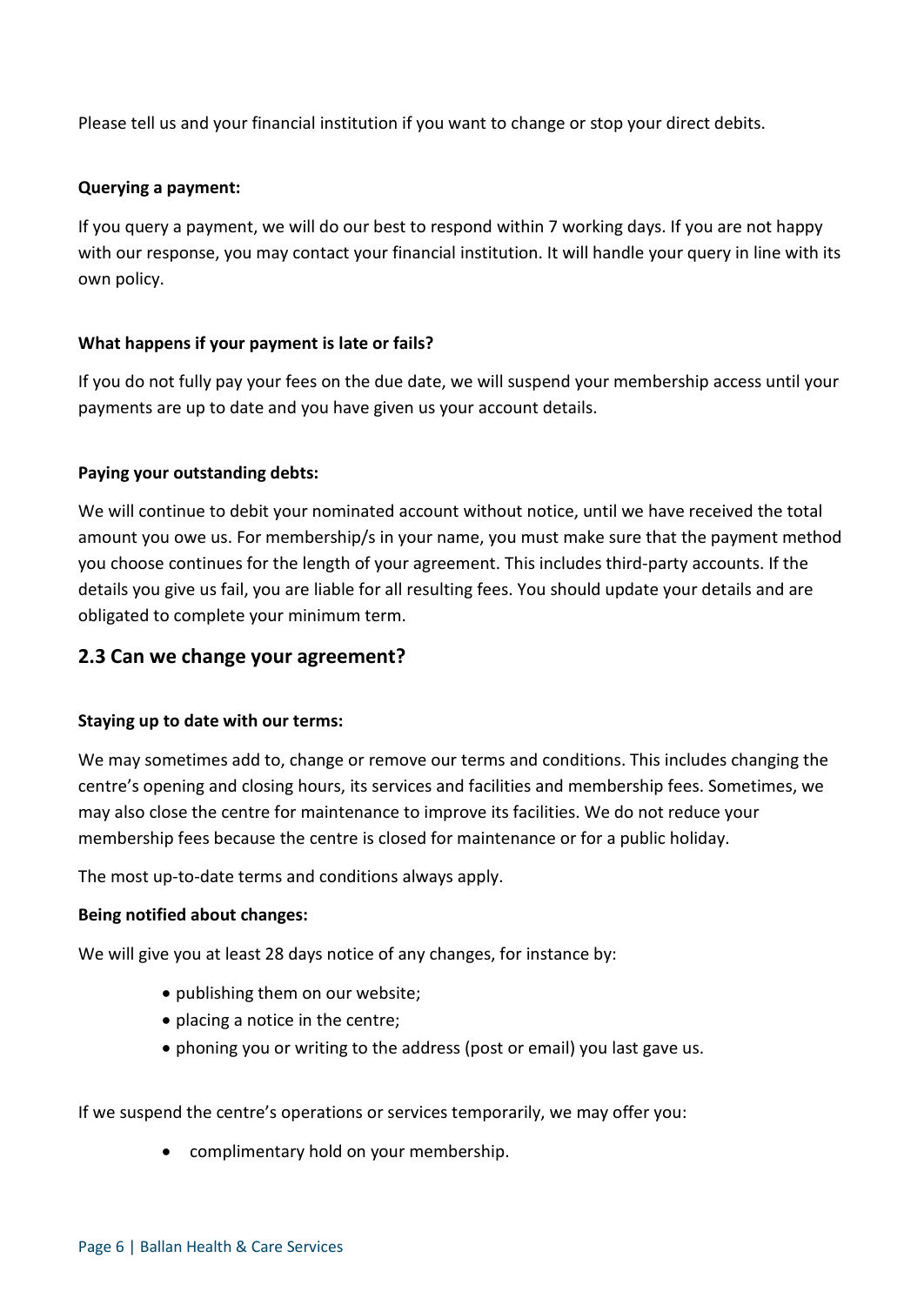# **Cancelling your membership**

If you are on an ongoing direct debit membership you can cancel your membership at any time provided you give us 30 days' notice.

Unless the law states otherwise, you won't have any other claim against us if this happens.

Please note, no refunds are provided for any upfront paying memberships.

# <span id="page-6-0"></span>**2.4 Can we increase your fees?**

# **Being notified about changes:**

We reserve the right to increase your fees at any time after the minimum period of your agreement has ended.

We will make a reasonable effort to tell you about this at least 28 days beforehand by writing to the address you last gave us (which may be an email address or text message). We will consider that you have received our letter or email on the third business day after it is sent.

## **Authorising us to increase debits:**

Where we have made a reasonable effort to let you know about a fee increase, you authorise us to increase any debits from your nominated account.

# <span id="page-6-1"></span>**2.5 Can you put your membership on hold?**

## **Using a 'hold':**

You can hold your membership for 1 or more weeks (7 days), up to a maximum of 4 weeks each calendar year.

Where extended travel or medical circumstances impact your attendance we will grant you an additional 4 weeks of membership hold per calendar year. However, we must be satisfied by your supporting documents, such as a certificate from a medical practitioner or travel itinerary.

Note that we cannot backdate any hold requests. You must request a hold when you need it.

# <span id="page-6-2"></span>**2.6 How can you use your access card?**

## **Showing photo ID:**

We will give you an access card when you join. We will also attach your photo to your account on our digital membership database. If you visit the club without a valid access card or photo identification, we may refuse you entry.

## **Your membership card:**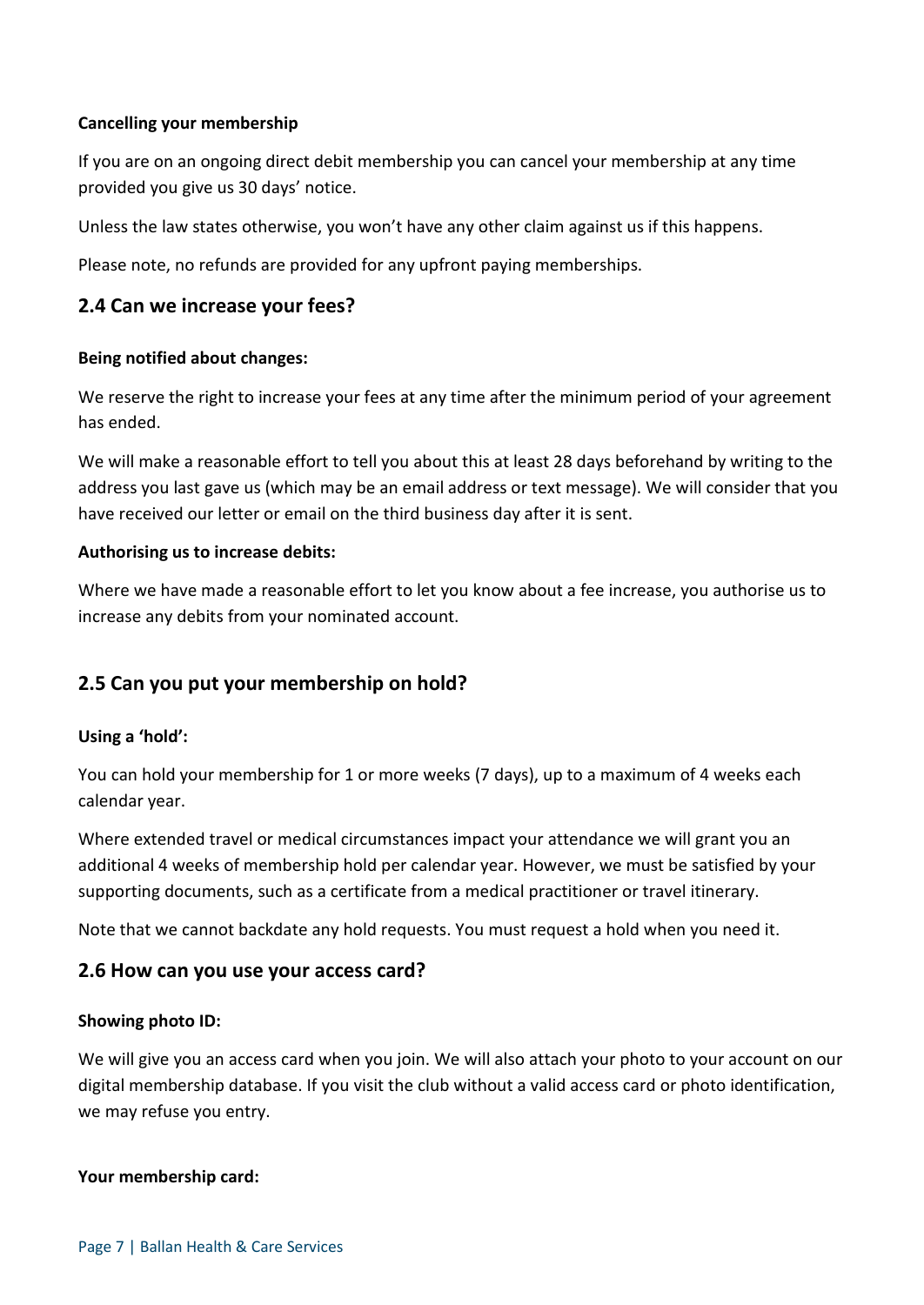The access card is our property. You cannot lend your card or allow anyone else to use it. If you lose or damage your card, we will charge you \$5 for any extra cards.

# <span id="page-7-0"></span>**2.8 How can you protect your health?**

# **Telling us about your health risks:**

If you believe any membership activities might risk your health, you must tell us this in writing with full details. You must also tell us if your medical condition changes after you join.

We may choose to refuse your membership agreement until:

- your doctor agrees in writing that you are fit to exercise;
- you show us proof that you have received medical advice on an appropriate exercise program.

## **Managing infections and illnesses:**

You must not use centres facilities if:

- you have an infection, contagious illness or physical ailment, such as an open cut or sore;
- there is any other risk, however small, to other members and guests.

# <span id="page-7-1"></span>**3.Centre Code**

# <span id="page-7-2"></span>**3.1 What rules apply to our facilities?**

## **Respecting our equipment:**

You are responsible for using our facilities and equipment correctly, including adjusting levels or settings. If you are not sure how to operate any equipment, please ask our staff before you use it.

Note that you will be responsible for any damage that you cause through a willful act or negligence.

As a courtesy to other members, please:

- use a clean towel when you use equipment, including exercise mats;
- keep to the set time limits;
- keep phone calls to an absolute minimum;
- put equipment away after use.

Note also that you must not use a camera in our centre without written permission

## **Taking care in wet areas:**

You may use the swimming pool, spa and changerooms. However, note that these areas can be unsupervised at times and you use them at your own risk.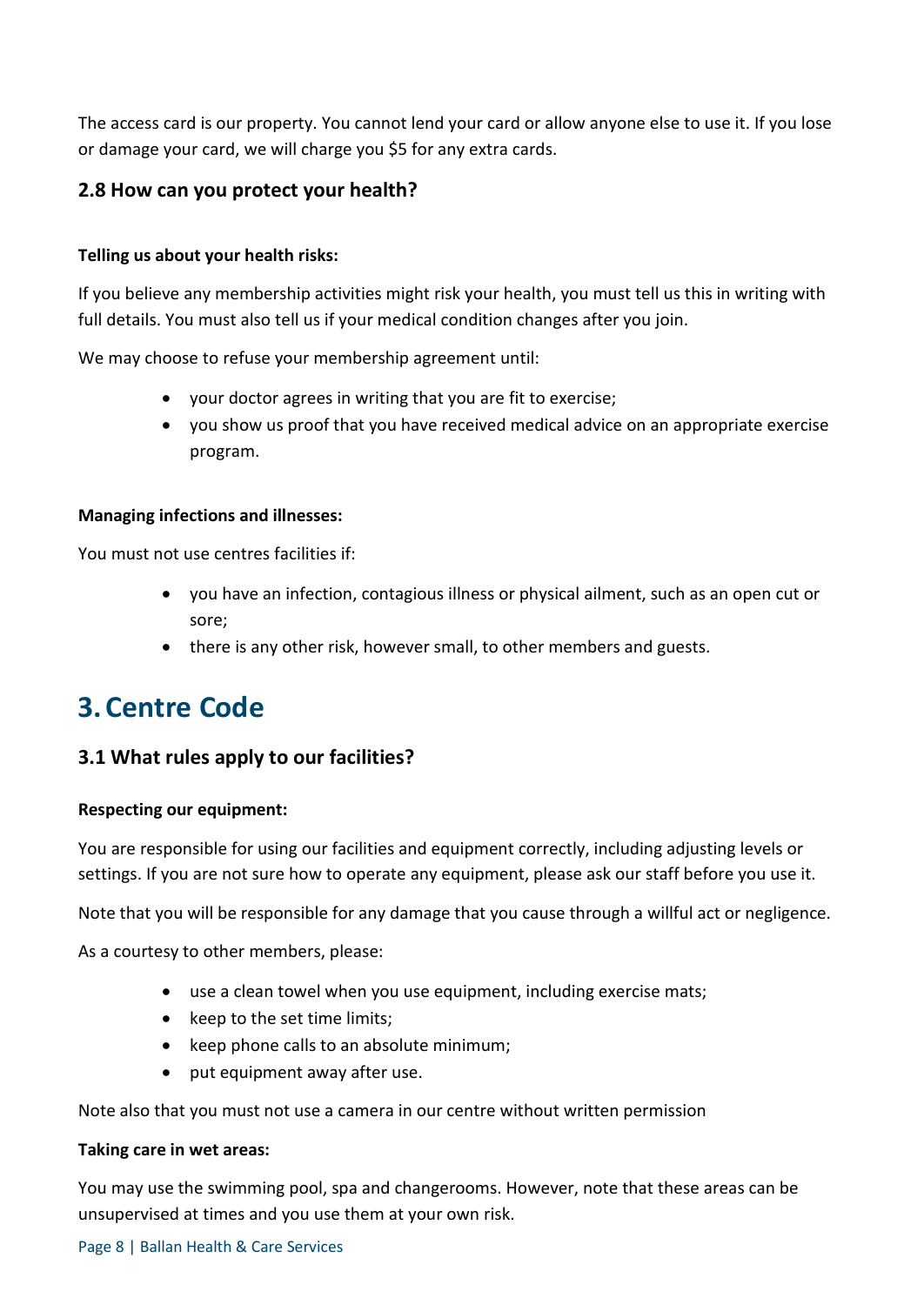You must follow all signs and never run, dive or jump.

# **Keeping your belongings safe:**

We provide lockers you can use while exercising but these are not security lockers. Please keep your access card with you and do not bring valuables into the centre.

Unfortunately, thefts do happen. We cannot accept responsibility for any loss or damage to your belongings while you are at the centre, even if someone breaks into your locker.

If you leave belongings in a locker overnight, we may remove them. We give lost property to the op shop, including unclaimed items from lockers.

# **Wearing suitable clothes:**

All members and guests must wear suitable clothes and enclosed sports shoes in any exercise areas, except for wet areas. We do not allow clothes with offensive images or inappropriate advertising.

# **Respecting others:**

Be respectful and do not behave inappropriately towards other members, guests, our staff and outside providers. Examples of inappropriate behaviour include:

- verbal or physical intimidation;
- harassment;
- discrimination on the basis of race, sex, age or any disability another person may have.

## **Parking:**

You can park in the centre's car park at your own risk. We are not liable for any loss or damage to your vehicle or its contents.

# <span id="page-8-0"></span>**3.2 What happens if you break the code?**

## **Being refused entry or receiving a warning:**

We can refuse entry to anyone, including members, staff and volunteers, if they act unreasonably or break the code. We may also warn you that you risk having your membership cancelled. If you continue to behave in the same way, we may cancel your membership immediately.

## **Facing instant cancellation:**

We can cancel your membership without warning if you behave in a way that is risky or seriously inappropriate, such as:

- threatening or harassing others;
- damaging equipment;
- using illegal or performance-enhancing drugs;
- instructing other members when we have not authorised you to do so.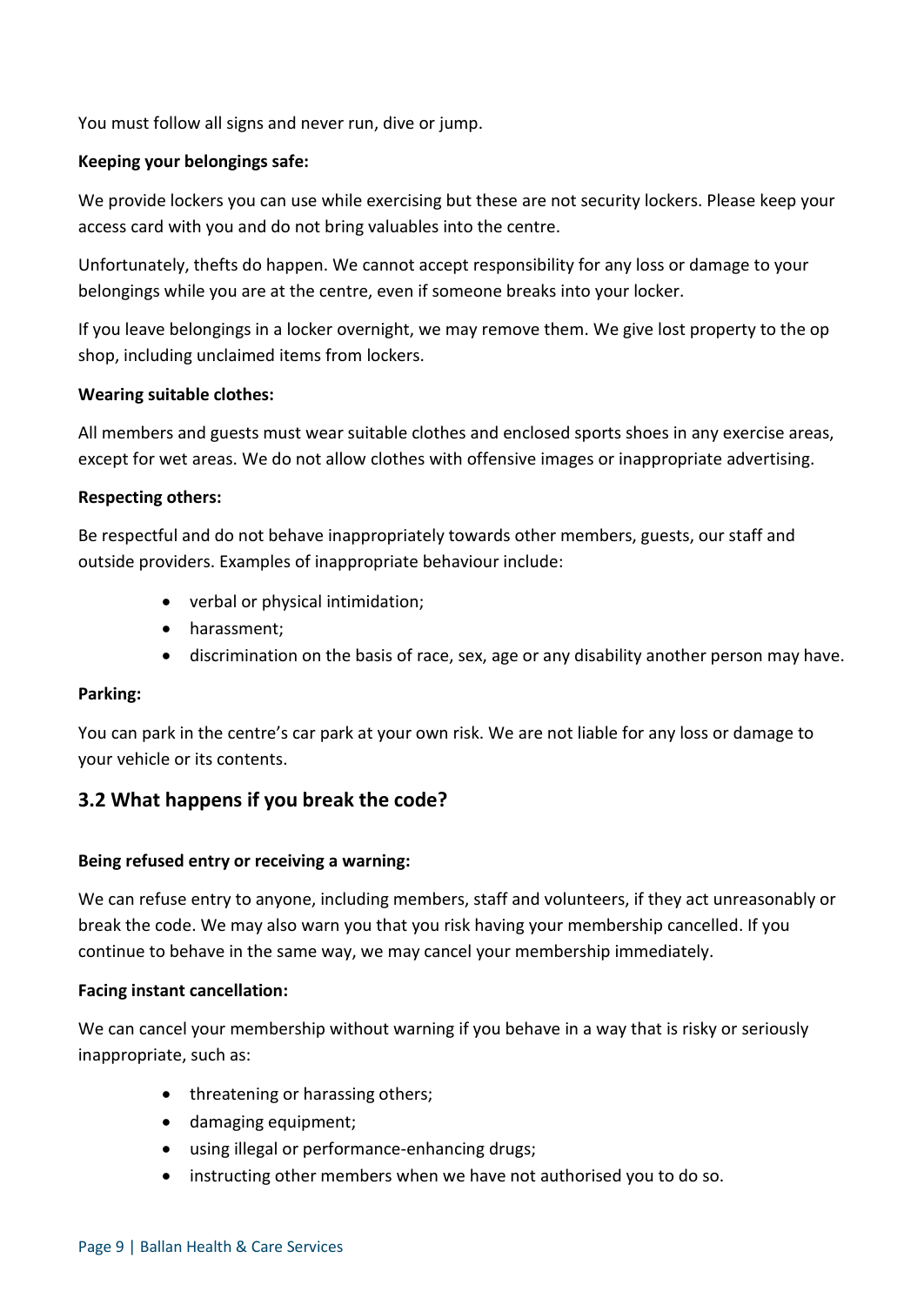# <span id="page-9-0"></span>**4. Legal Information**

# <span id="page-9-1"></span>**4.1 What are your responsibilities?**

#### **Meeting your responsibilities:**

Your responsibilities, including payment of membership fees, do not depend on how often you use a centre.

You must tell us about anything that affects your membership, and any changes to your contact and bank details.

#### **Promising to take care:**

You promise to:

- make sure that you know how to exercise safely, by asking if necessary;
- use your best endeavours to exercise safely;
- not take valuables into the centre, even if you plan to put them in a locker.

# <span id="page-9-2"></span>**4.2 Do we have a privacy policy?**

## **Understanding our privacy policy:**

During your membership, we will have access to personal information about you, such as about your health. We will only use, disclose or deal with your information in line with our privacy policy.

# <span id="page-9-3"></span>**4.3 Which laws apply?**

#### **Meeting state laws:**

Your agreement is subject to Australian law and is governed by state laws.

If a court decides that any section of your agreement is invalid or unenforceable, that section will be deleted from the agreement. The other sections will remain valid and enforceable.

## **Restricting your rights to sue:**

Under the Competition and Consumer Act 2010, we guarantee that our recreational services are:

- provided with due care and skill;
- fit for any purpose you have told us you are using the services for or for a result which you have told us you wish to achieve;
- supplied within a reasonable time.